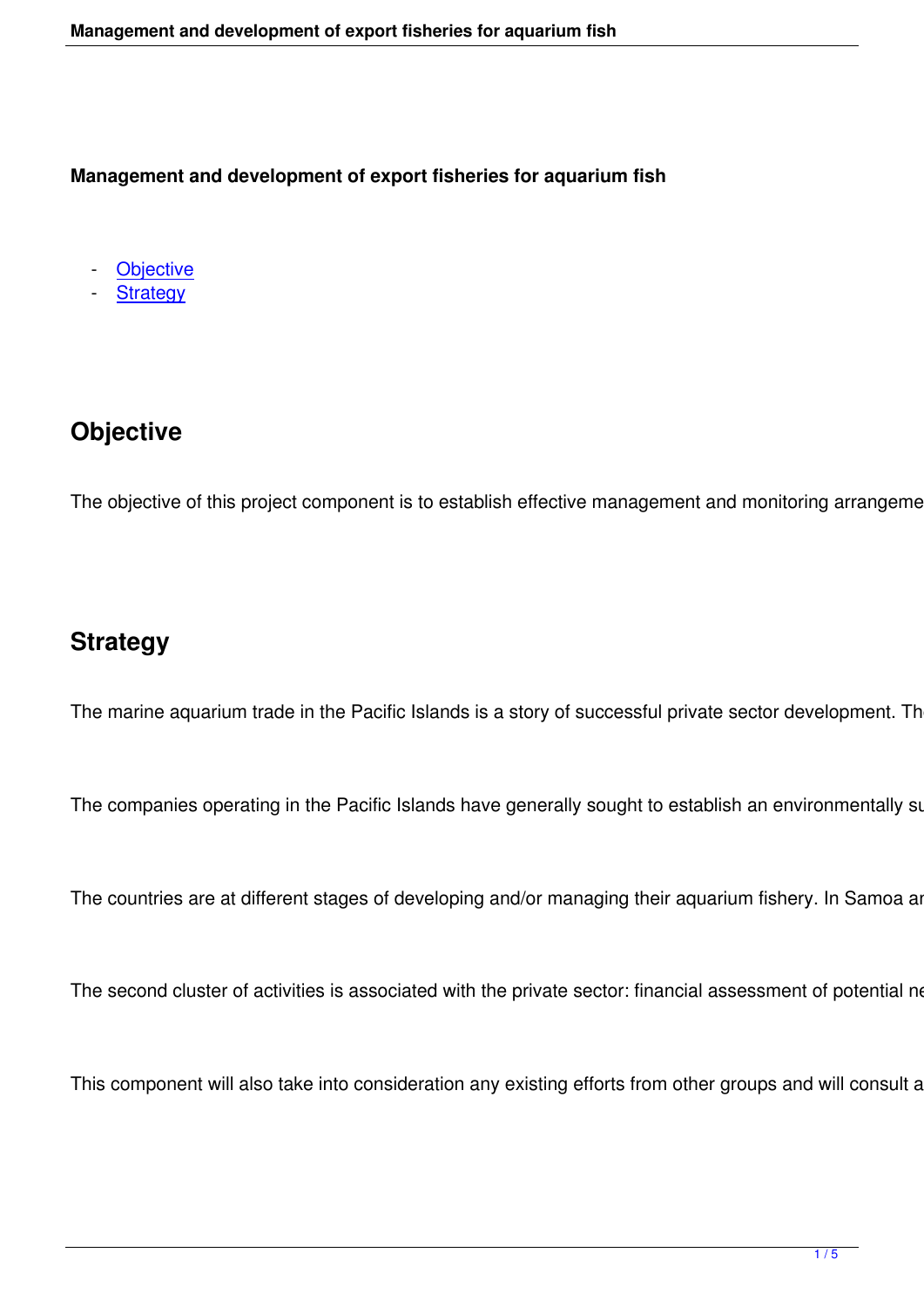- back to the top -

[For more informatio](#top)n, pleaset comtactnitz, Fisheries Scientist (Aquarium trade)



This Program is funded **By stralian aid program** 

### **Outputs relate[d to the project](http://aid.dfat.gov.au/Pages/home.aspx)**

#### **Fact sheet**

Marine aquarium fish PDF Link (500 kb)

#### **Reports and publications**

- Temperature profiles of live fish shipments between New Caledonia and the United Kingdom - by C. \ PDF Link (1.0 Mb)

- Assessment of coral fragmentation and grow-out methodologies for the aquarium trade in Pohnpei, F. PDF Link (800 kb)

- Post Larval Capture Collection (PCC) and rearing of ornamental shrimp and lobster species in Kavier PDF Link (1.0 Mb)

 [- Rapi](http://www.spc.int/DigitalLibrary/Doc/FAME/Reports/Teitelbaum_15_PNG_PCC_for_lobsters_and_shrimps.pdf)d commercial aquarium fish surveys in Upolu, Samoa - by C. Wabnitz and T. Nahacky PDF Link (1.4 Mb)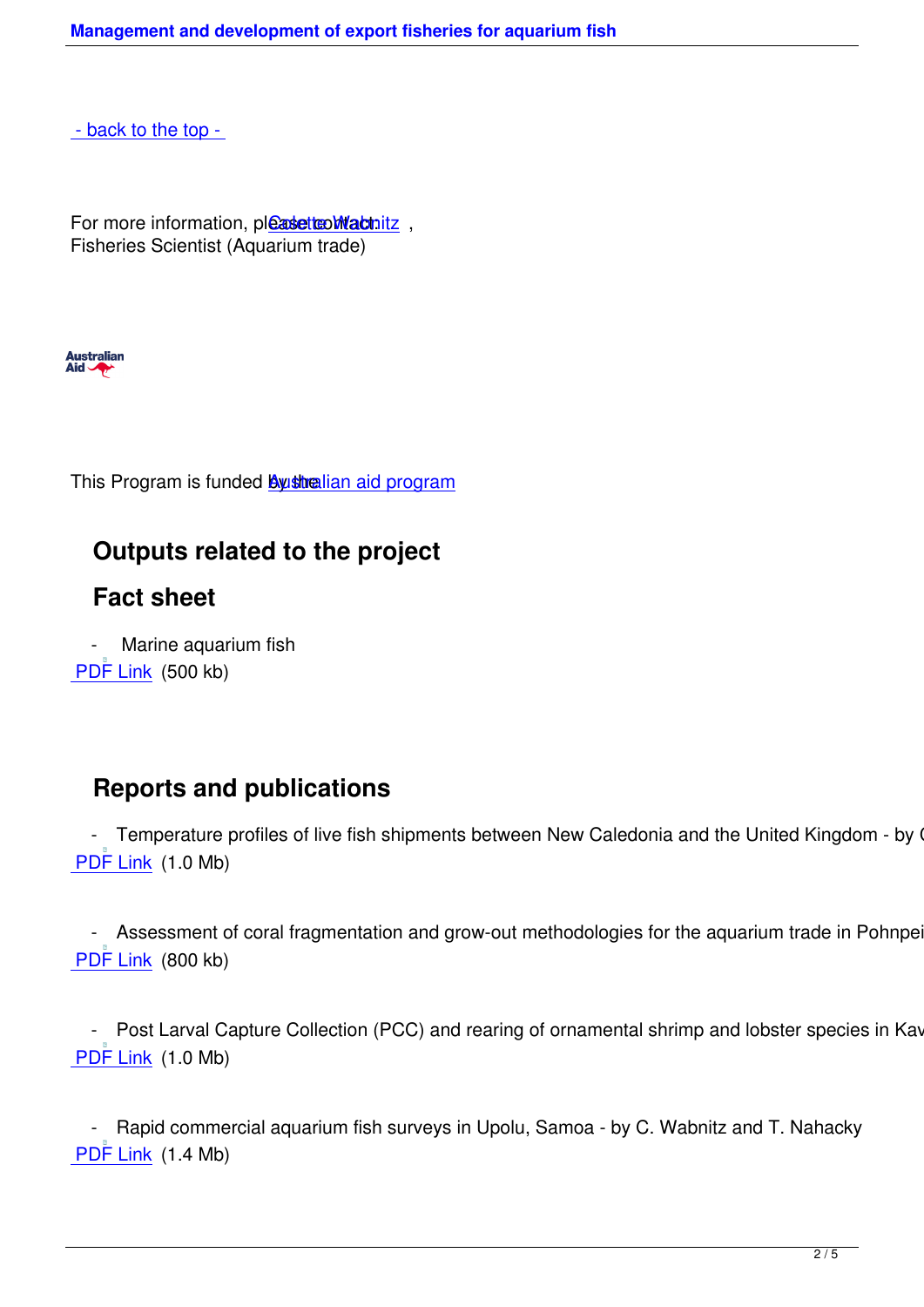- Rapid aquarium fish stock assessment and evaluation of industry best practices in Kosrae, Federated PDF Link (850 kb)

Distribution of Noah's giant clam, noae - by P. Borsa et al. Marine Biodiverity - August 2014

Link

Aquarium fish black list and recommendations for the management of aquarium fish collection in French Polynesia PDF Link (750 kb)

Commercial survey for ornamental fish species in Nauru - by C. Wabnitz and T. Nahacky PDF Link (700 kb)

Best practices for the ornamental trade in Tonga - by C. Wabnitz and T. Nahacky PDF Link (1.7 Mb)

- Commercial aquarium fish stock assessment in Pohnpei, Federated States of Micronesia - by C. Wal PDF Link (4.5 Mb)

#### **News**

Pacific Islands flame angelfish probably all belong to the same stock. SPC Fisheries Newsletter 146: PDF Link (240 kb)

 [- Com](http://www.spc.int/DigitalLibrary/Doc/FAME/InfoBull/FishNews/146/FishNews146_09_Wabnitz.pdf)mercial marine aquarium surveys in Samoa. SPC Fisheries Newsletter 146:11–13. PDF Link (240 kb)

 - *[Trida](http://www.spc.int/DigitalLibrary/Doc/FAME/InfoBull/FishNews/146/FishNews146_11_Wabnitz.pdf)cna noae* is back. SPC Fisheries Newsletter 144:30. PDF Link (240 kb)

 [- Com](http://www.spc.int/DigitalLibrary/Doc/FAME/InfoBull/FishNews/145/FishNews145_30_Wabnitz.pdf)mercial marine ornamental fish surveys in Kavieng. SPC Fisheries Newsletter 141:18-19. PDF Link (429 kb)